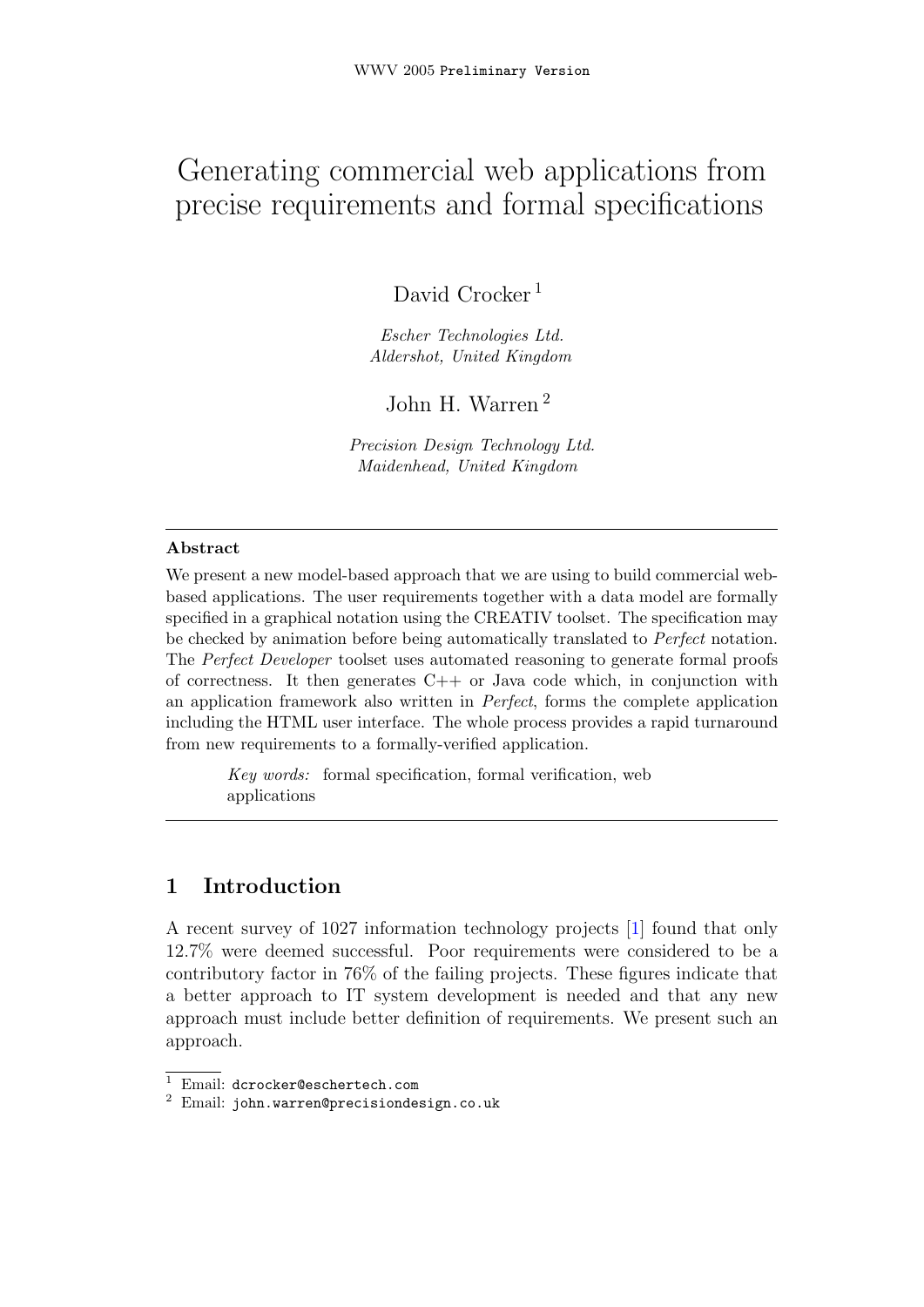### 2 Defining Requirements with CREATIV

One important specification dichotomy is that while user understanding requires the use of natural language, correctness requires the precision of a mathematical approach. The CREATIV approach offers an improved process for requirement specification that aids user understanding by using natural language while ensuring consistency and functional correctness by using concealed mathematical logic.

The underlying approach is model-based and axiomatic [\[2\]](#page-5-1). A proof in an axiomatic theory is a finite sequence of statements in the theory in which each statement either is an axiom or derives from an earlier statement by applying a rule of reasoning. The CREATIV reasoning process uses five axioms and one rule of inference, which reads informally as: IF a candidate entry satisfies its preconditions THEN add the entry to the specification AND include the consequential closure that results from its addition. The tool imposes some of the preconditions and the application itself imposes others. The reasoning occurs in a metamodel that represents the requirements process, represented in first order predicate calculus; the metamodel construction is also axiomatic, and uses identical axioms and rules of reasoning.

Starting from the axioms and the rule of inference, we can prove a succession of theorems at a very low level. There are several hundred such theorems, which are used as lemmas to support higher level proofs. We then present the reasoning system, specified in its own notation, for proof in exactly the same way. We can then present the application specification similarly. This layered organisation of the approach has an important advantage: we can express reasoning about specification behaviour (animation) as one more layer in the reasoning process and one that uses the same approach and rule of inference.

The tool can translate a correct specification into other languages, such as Perfect or Z, because there is one well-defined meaning associated with each theorem. When we translate into Perfect, which has its own more powerful theorem prover, we can also generate a large number of hypotheses, by rule, that express properties that the application code should possess. Users may also state further hypotheses, arising from their own knowledge. We expect all these hypotheses to be provable; proof failures almost always indicate important specification errors.

Translation to *Perfect* also allows immediate generation of Java or  $C_{++}$ , so the production of web-based systems can be automated once the specification is complete. We guarantee that any proven property will be present in the generated system.

In order to construct a specification using this approach, it is necessary to construct the business model (diagram) and the supporting information (text). While analysts can enter information in any order, it is usual to develop a part of the diagram first, then to add the supporting text, using form-filling dialogues, and finally to check this partial specification or model. Analysts can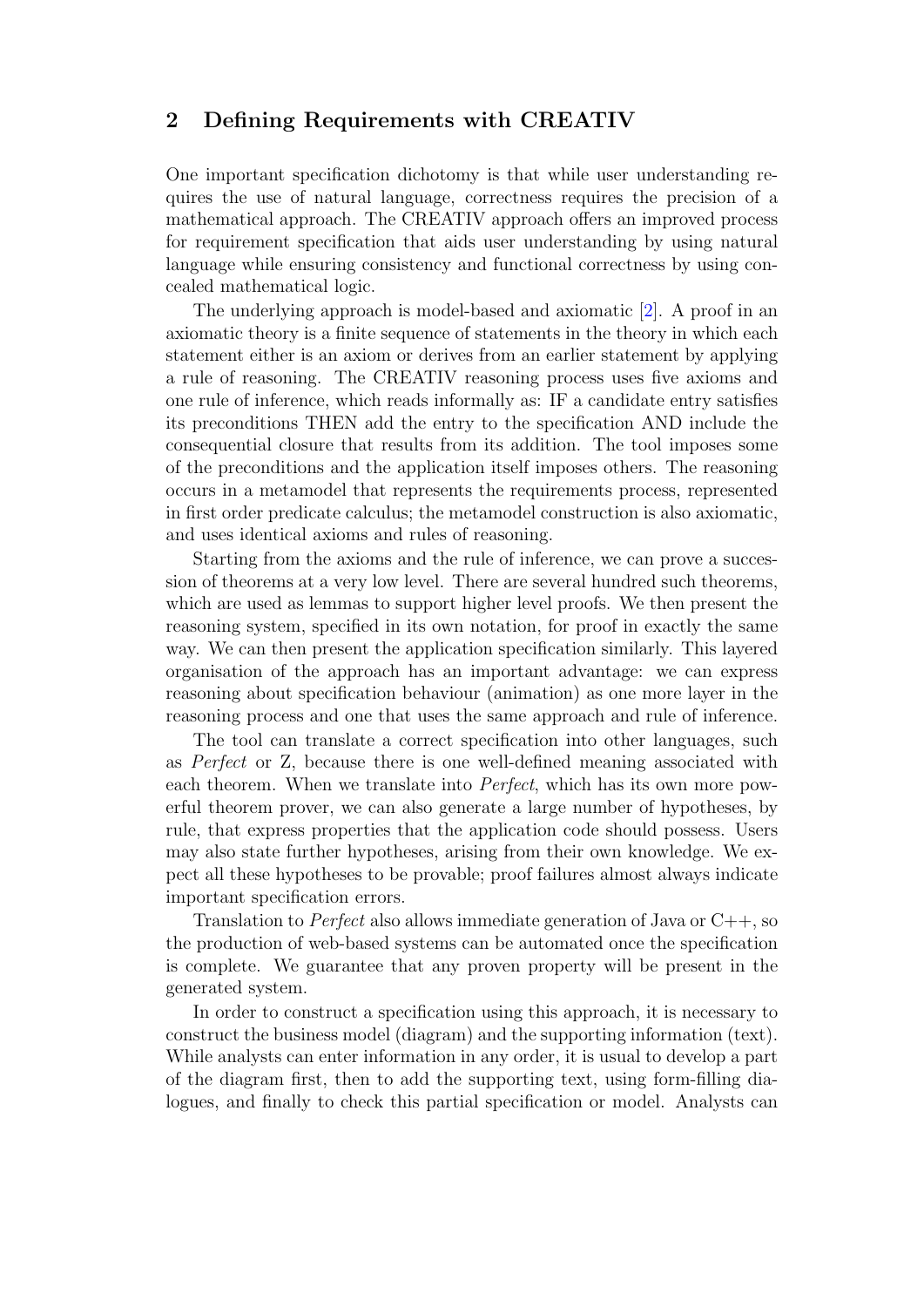

<span id="page-2-0"></span>Fig. 1. Library model

then correct any errors and extend the partial model by repeating the above process. The CREATIV workbench supports this process and retains all the entered material in an underlying database. Analysts can make new entries in the database and change or delete existing entries. At user request, the workbench checks that all the entered facts are provable and self-consistent, by translating the database content into a formal notation, attempting mathematical proof, and reporting any proof failures. Since this is at user request, specifications can be temporarily inconsistent during their development; this makes those constructs that involve iteration and circularity easier to define.

We define a specification as an assembly of five structured collections of information; of these, three contain the data, functions, and events of the application. Of the other two, concepts conjoin data, function, logic, and event material to provide a view of the data within a class; constraints (or business rules) establish how data moves between processes within the system. Each constraint defines a data flow line, the specific data transfer (defined by one or more predicates), and the type of flow that occurs. Each destination concept includes a logical expression that must be satisfied before any flow can occur.

Each collection (data, function, event, concept, and constraint) contains one or more relational tabulations of facts relevant to the requirement specification. The entry of these facts constitutes the specification process. The CREATIV specification workbench guides users through this entry process with no reference to any mathematical notation. The totality of this information allows the derivation of a formal specification that will support detailed reasoning. In particular, we can predict the behaviour of the specification to arbitrary sequences of input data; this not only allows users to test the correctness of the specification but also provides acceptance test data and expected results.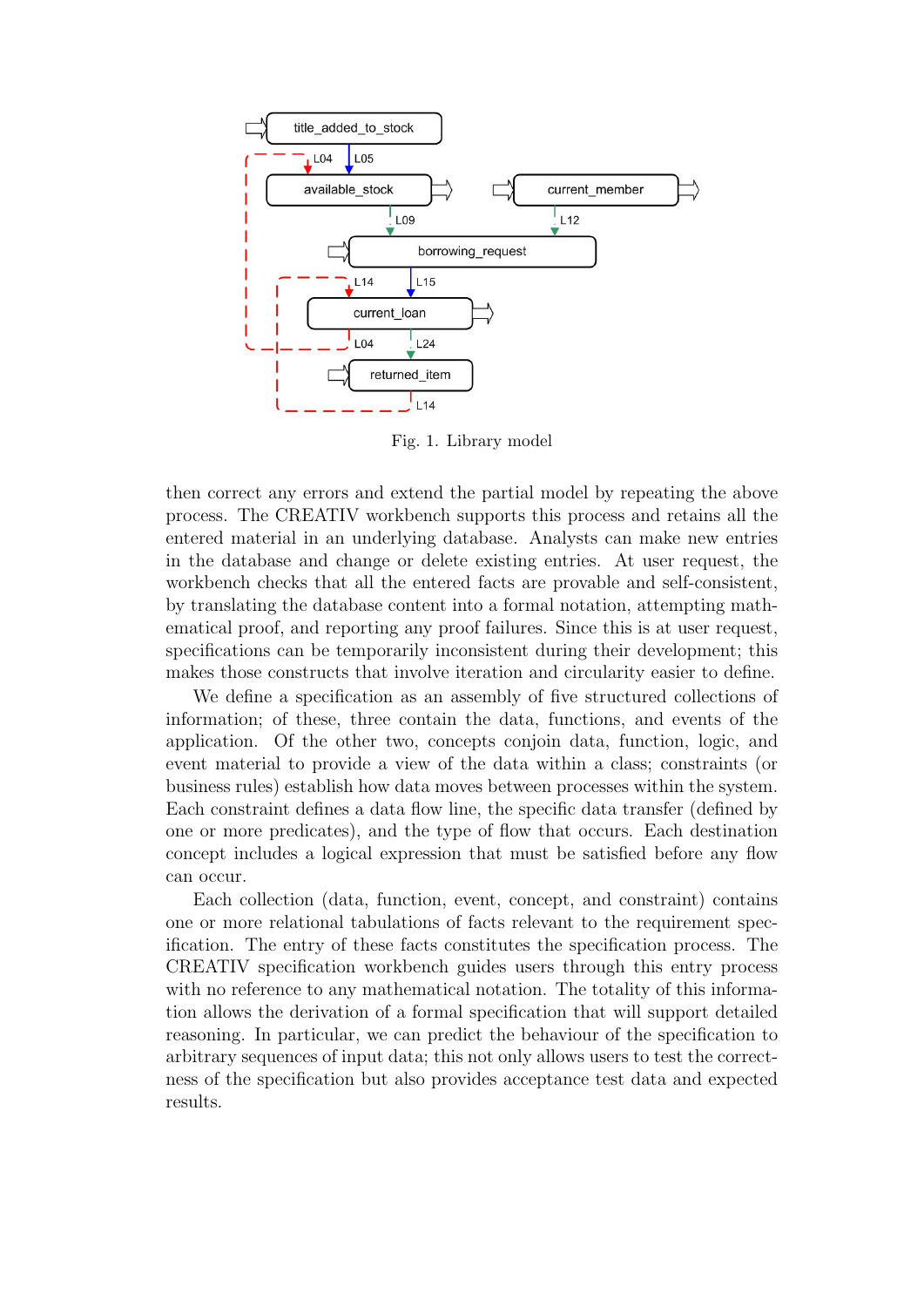The notation is similar to the Business Activity Diagram of UML but provides more detail. An example is shown in Fig. [1,](#page-2-0) which represents a lending library. The library acquires books (concepts that accept external events are marked with an input arrow), each entered as *title\_added\_to\_stock*. For each such entry, the L05 constraint transfers selected attribute values to represent available stock, that is, items available for loan. We similarly enter each *current member*, who must be traceable if he is to borrow books, though in this case there is no consequential inference. The L12 broken line indicates read-only access to this data.

Any person can make a *borrowing-request* for any book but only members can borrow books (L12) and members can only borrow available books (L09). Requests by non-members are unsatisfiable, as are requests for non-present books. If the logic "L09 AND L12" is satisfied (both values are true) then the *borrowing request* is accepted. An entry is added to *current loan* to reflect the loan (L15) and as a further consequence, the item is deleted from avail*able\_stock* (L04), indicating that the item is no longer available. The dashed line indicates a logical inversion.

Upon completion of the loan, the borrower returns the book and this event is entered in *returned item*. Provided that the entry matches a borrowed item (as required by L24), the matching entry is deleted from current loan (L14) and reinstated in *available\_stock* (L04), since the deletion is now inverted. If we enter a small number of books and members, we can test the model specification by submitting borrowing request and returned item events (both sound and faulty).

This simple model is inadequate as a library model; but because it is easy to understand, it is easy to enquire about its deficiencies. For example: how do we limit the number of loans to one borrower? How do we represent members who leave the library?

The CREATIV tool can reason about the model to verify that the specification is self-consistent. Next, we can animate the specification in order to demonstrate the behaviour of the model to users of the proposed system, allowing specification correctness to be tested. It is entirely usual for initial versions of a specification to contain errors; the analyst corrects these until the users agree the correctness of the specified behaviour.

Documentation is generated automatically, by direct deduction from the specification facts. We can produce a structured English specification, UML documentation such as interaction diagrams, and various additional elements such as checklists and tabulations.

## 3 Generating and Verifying the Application with Perfect Developer

Perfect Developer [\[3\]](#page-5-2), [\[4\]](#page-5-3) is an object-oriented formal tool which provides for the definition of state-based specifications and related functional requirements.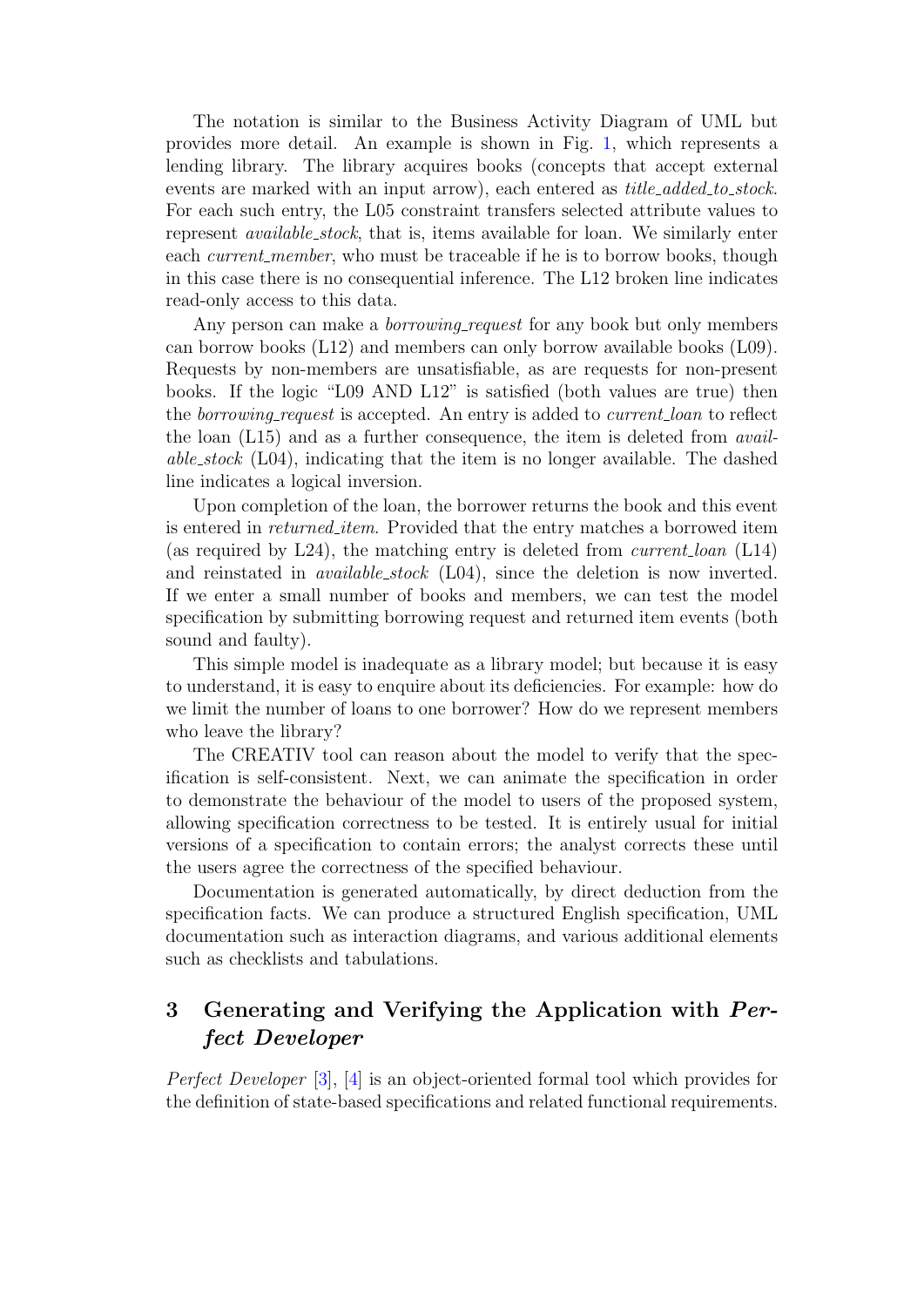It also has facilities for manual or automatic refinement to a lower-level specification, from which C++ or Java code can be generated. Included is an automated reasoning engine which attempts to prove that the specifications are complete and consistent, the specifications meet the requirements, and the refinements preserve the observable behaviour apart from resource usage.

The Perfect specifications generated by CREATIV are designed to work in conjunction with an application framework that has been written directly in Perfect. These specifications include a model of the relational database tables needed to represent the data, and a large number of operations specifying how the state is to be changed in response to various events. Also generated is a partial data dictionary, for use in generating HTML screens to interact with the user.

The application framework provides the base classes from which classes in the CREATIV-generated specification are derived. It automates the generation of HTML pages for user interaction and the parsing of returned form data. A small supporting library allows it to be built as a web application using the CGI interface. We have not yet made much effort to achieve full formal verification of the framework, so at present only 92% of the 1108 proof obligations that it gives rise to are discharged automatically. Most of the failures relate to proof obligations from library components used to perform file I/O and match regular expressions, rather than from the framework itself.

### 4 Case Study

As a commercial example of this approach, we have specified part of a webenabled database system for a UK government department. We have currently specified about 10% of the system; this appears as 1340 specification clauses and translates at present to 35,799 lines of Perfect. The subsequent code generation produces 62,224 lines of Java. Perfect Developer also generates 9,819 proof obligations relating to the CREATIV-generated files, all of which are proven automatically. The entire generation process (axiomatic specification proof, translation to Perfect, and construction of Java code) takes less than 30 minutes on a laptop machine of modest speed (750 MHz). Complete proof by Perfect Developer of the generated obligations requires about 4 hours 20 minutes on the same machine (averaging about 1.6 seconds per proof).

### 5 Related Work

Automatic code generation for large parts of web applications from semiformal or informal specifications (such as UML) is widely used. An approach to the construction of web applications from formal specifications is outlined in [\[5\]](#page-5-4). The use of formal specifications for testing web applications has been proposed by a number of authors including [\[6\]](#page-5-5).